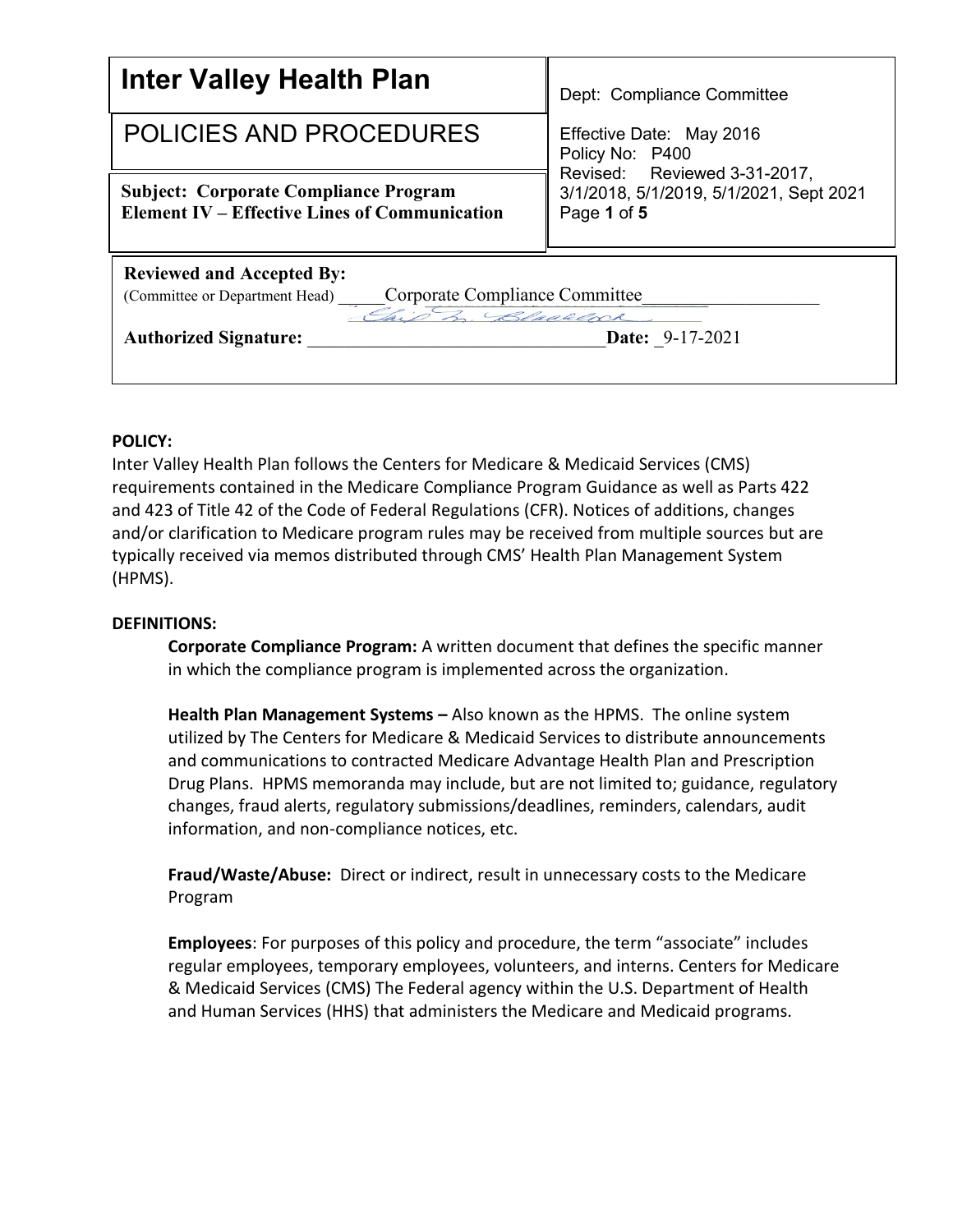| <b>Inter Valley Health Plan</b>                                                                      | Dept: Compliance Committee                                                             |  |
|------------------------------------------------------------------------------------------------------|----------------------------------------------------------------------------------------|--|
| POLICIES AND PROCEDURES                                                                              | Effective Date: May 2016<br>Policy No: P400                                            |  |
| <b>Subject: Corporate Compliance Program</b><br><b>Element IV – Effective Lines of Communication</b> | Revised: Reviewed 3-31-2017,<br>3/1/2018, 5/1/2019, 5/1/2021, Sept 2021<br>Page 2 of 5 |  |
| <b>Reviewed and Accepted By:</b>                                                                     |                                                                                        |  |
| Corporate Compliance Committee<br>(Committee or Department Head)                                     |                                                                                        |  |
| Ship m. Blackcock                                                                                    |                                                                                        |  |
| <b>Authorized Signature:</b>                                                                         | <b>Date: 9-17-2021</b>                                                                 |  |
|                                                                                                      |                                                                                        |  |

**Compliance Program**: A program that promotes regulatory compliance and legal conduct to provide guidance to prevent, detect and help resolve non-compliant and illegal conduct, including fraud, waste or abuse.

**FDR** means First Tier, Downstream or Related Entity. First Tier Entity is any party that enters into a written arrangement, acceptable to CMS, with an MAO or Part D plan sponsor or applicant to provide administrative services or health care services to a Medicare eligible individual under the MA program or Part D program. (See, 42 C.F.R. § 423.501).

**Governing Body** means that group of individuals at the highest level of governance of the sponsor, such as the Board of Directors or the Board of Trustees, who formulate policy and direct and control the sponsor in the best interest of the organization and its enrollees. As used in this chapter, governing body does not include C-level management such as the Chief Executive Officer, Chief Operations Officer, Chief Financial Officer, etc., unless persons in those management positions also serve as directors or trustees or otherwise at the highest level of governance of the sponsor.

## **PURPOSE:**

To ensure effective lines of communication are in place between the Compliance Officer and employees, managers, directors, governing body members, First Tier/Downstream/Related Entities (FDRs), temporaries, interns, and health plan members.

## **PROCESSES FOR EFFECTIVE COMMUNICATION:**

#### **HPMS INFORMATION & FRAUD ALERTS:**

• The Compliance department has processes in place for the handling & distribution of HPMS memos notices to the required process owners and/or functional area and tracks the memo through to completion/effectuation.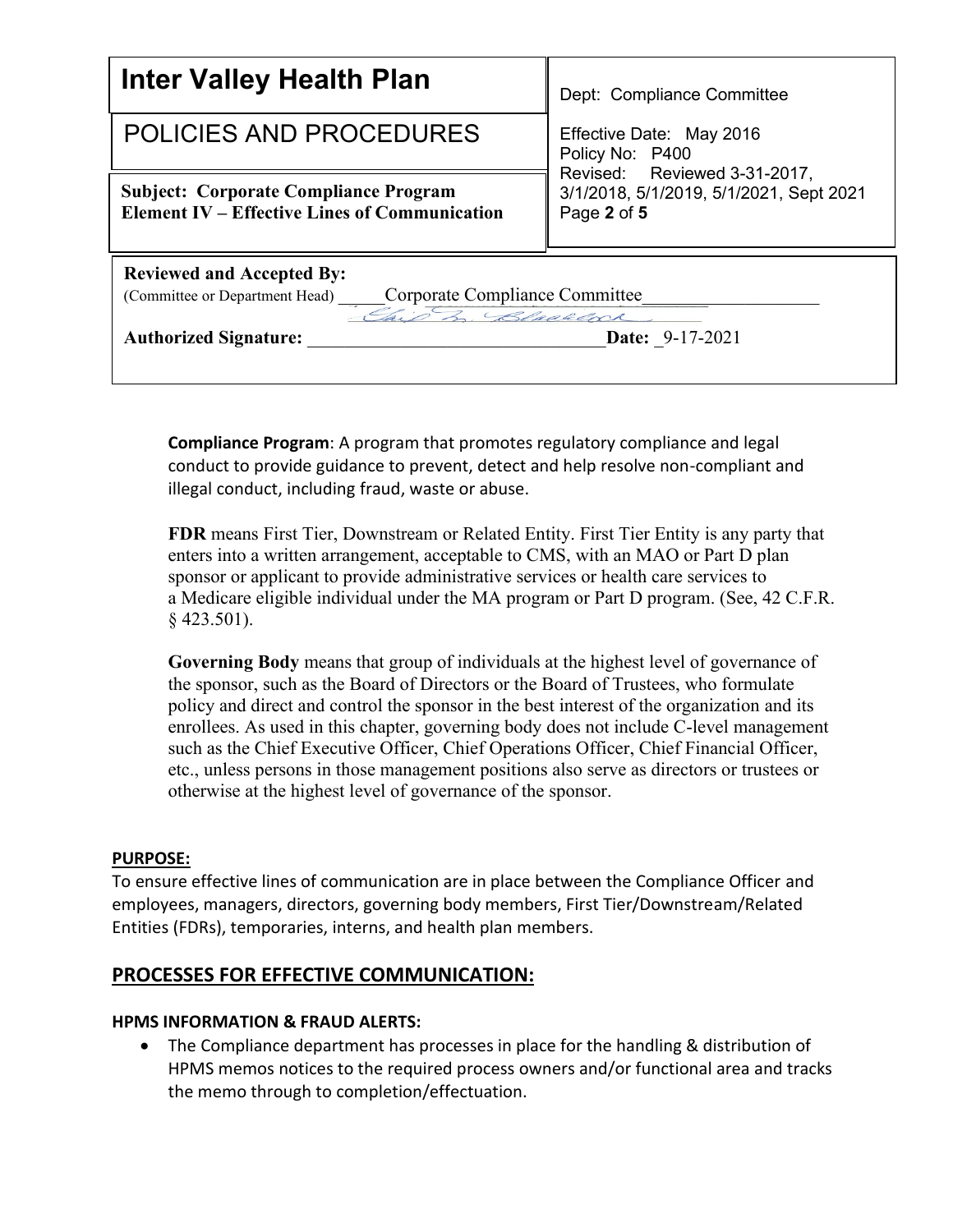| <b>Inter Valley Health Plan</b>                                                                      | Dept: Compliance Committee                                                             |  |
|------------------------------------------------------------------------------------------------------|----------------------------------------------------------------------------------------|--|
| <b>POLICIES AND PROCEDURES</b>                                                                       | Effective Date: May 2016<br>Policy No: P400                                            |  |
| <b>Subject: Corporate Compliance Program</b><br><b>Element IV – Effective Lines of Communication</b> | Revised: Reviewed 3-31-2017,<br>3/1/2018, 5/1/2019, 5/1/2021, Sept 2021<br>Page 3 of 5 |  |
| <b>Reviewed and Accepted By:</b>                                                                     |                                                                                        |  |
| Corporate Compliance Committee<br>(Committee or Department Head)                                     |                                                                                        |  |
| This m. Blacklock                                                                                    |                                                                                        |  |
| <b>Authorized Signature:</b>                                                                         | <b>Date:</b> 9-17-2021                                                                 |  |
|                                                                                                      |                                                                                        |  |

- Changes and information areas of implementation from all sources are shared to ensure effective compliance is achieved and maintained.
- Notices that apply to delegated functions are distributed to the FDRs when appropriate and addresses areas the FDR is delegated to oversight a process and contracted to perform.
	- $\circ$  Compliance also works with the owner and/or functional area to track and ensure timely response from FDRs.

## **REGULATORY INFORMATION:**

- The Plan has processes in place to receive, record, and respond to compliance questions in a timely manner. Detailed information may be found within policy "P201 Duties of Compliance Officer and Corporate Compliance Committee".
	- $\circ$  Compliance researches each request to ensure that all regulatory information is included and seeks outside counsel as necessary.

## **FRAUD/WASTE/ABUSE:**

- Compliance processes reports of potential or confirmed incidences of non-compliance from officers, directors, managers, associates, members and first-tier, downstream and related entities within 3 days of notification: ·
- Confidentiality is maintained, to the greatest extent possible;
	- o Ensuring non-retaliation against those who report suspected misconduct in good faith. Inter Valley Health Plan publicizes the mechanisms to receive compliance questions, reports of potential risks, and reports of fraud, waste or abuse from employees, governing body, FDRs, and plan members.

# **POLICIES & PROCEDURES:**

- The Plan's policies and procedures are distributed upon hire, annually with refresher training and upon required policy updates.
	- o The Corporate Compliance Program and related policies and procedures are also available to employees through the Plan's Intranet.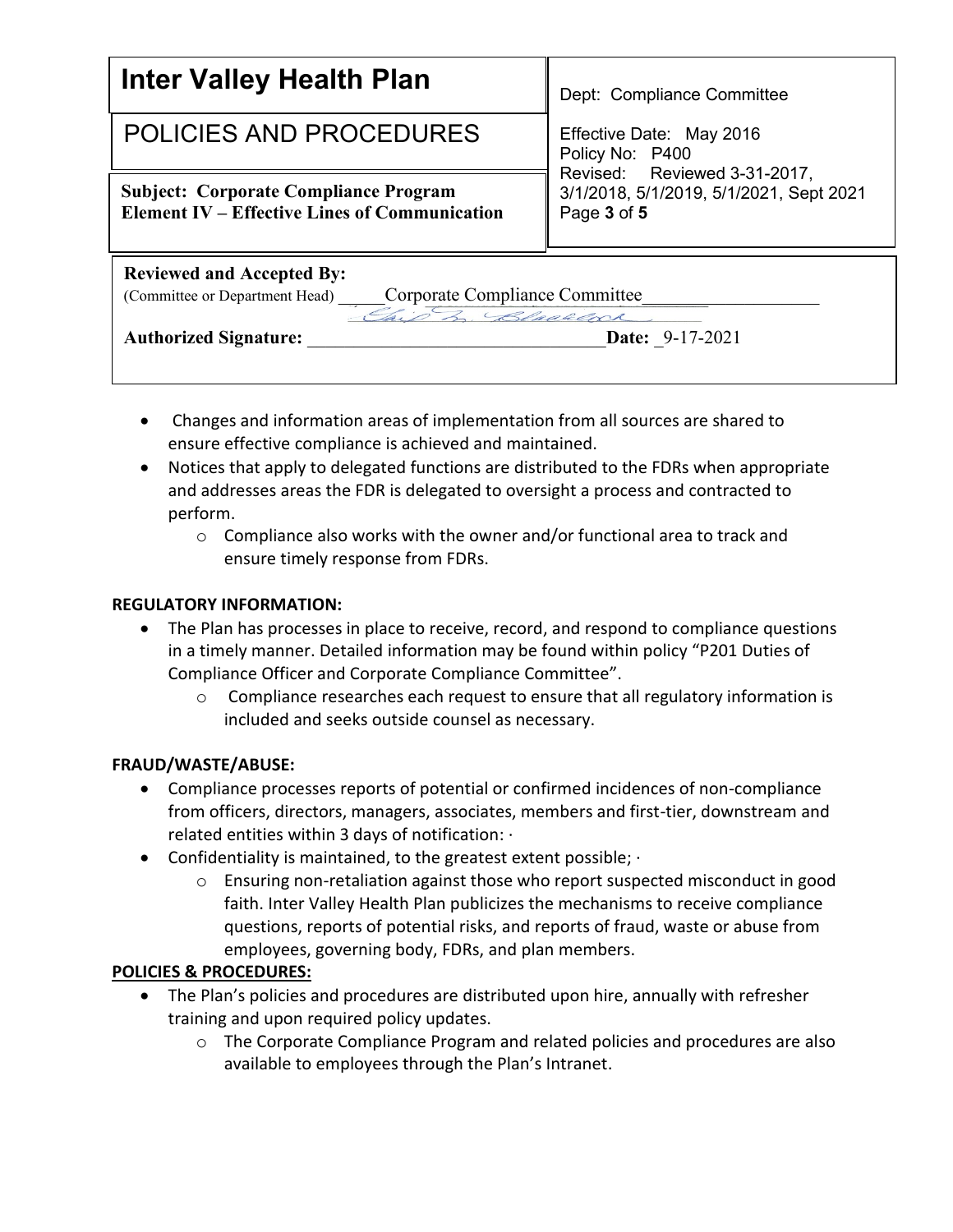| Inter Valley Health Plan                                                                             | Dept: Compliance Committee                                                             |  |
|------------------------------------------------------------------------------------------------------|----------------------------------------------------------------------------------------|--|
| <b>POLICIES AND PROCEDURES</b>                                                                       | Effective Date: May 2016<br>Policy No: P400                                            |  |
| <b>Subject: Corporate Compliance Program</b><br><b>Element IV – Effective Lines of Communication</b> | Revised: Reviewed 3-31-2017,<br>3/1/2018, 5/1/2019, 5/1/2021, Sept 2021<br>Page 4 of 5 |  |
| <b>Reviewed and Accepted By:</b>                                                                     |                                                                                        |  |
| Corporate Compliance Committee<br>(Committee or Department Head)                                     |                                                                                        |  |
| This In. Blackcock                                                                                   |                                                                                        |  |
| <b>Authorized Signature:</b>                                                                         | <b>Date: 9-17-2021</b>                                                                 |  |
|                                                                                                      |                                                                                        |  |

- $\circ$  Compliance department maintains compliance-related documentation and oversights version control to track changes.
- $\circ$  FDRs are provided policy updates via email and may also access the Plan's Corporate Compliance Program and related FDR policies via the Plan's website portal for providers.

## **COMPLIANCE/FWA/HIPAA:**

- Each employee, temporary employee and board member upon onboarding and annually receives compliance, fraud/waste/abuse, and HIPAA training via an online learning management system requiring a passing score of 85%
- All employees and board members of receive annual refresher training
	- o training consists of:
		- compliance program;
		- related compliance policies,
		- desk card for information on how and who to report FWA and instances of non-compliance
		- standards of conduct.
	- $\circ$  All staff and board members are required to acknowledge receipt of these materials.
	- o First Tier and Downstream entities, per CMS, are not required to complete Compliance and FWA training, unless the Plan requires per contract. IVHP does not require training within its contracts specifically.
		- All FDRs are emailed policies upon due diligence audit by compliance prior to contracting, annually, and when policy changes are required.
		- All brokers/agents are trained annually on the principles of Medicare Parts A, B, C and D; FWA; HIPAA; and the Plan's annual benefits packages.
			- o A score of 90% is required to maintain active IVHP broker status.

## **REPORTING AUDITING & MONITORING:**

• All Plan audits by legal entities; internal monitoring; internal auditing; first tier, delegated and downstream entity monitoring and auditing